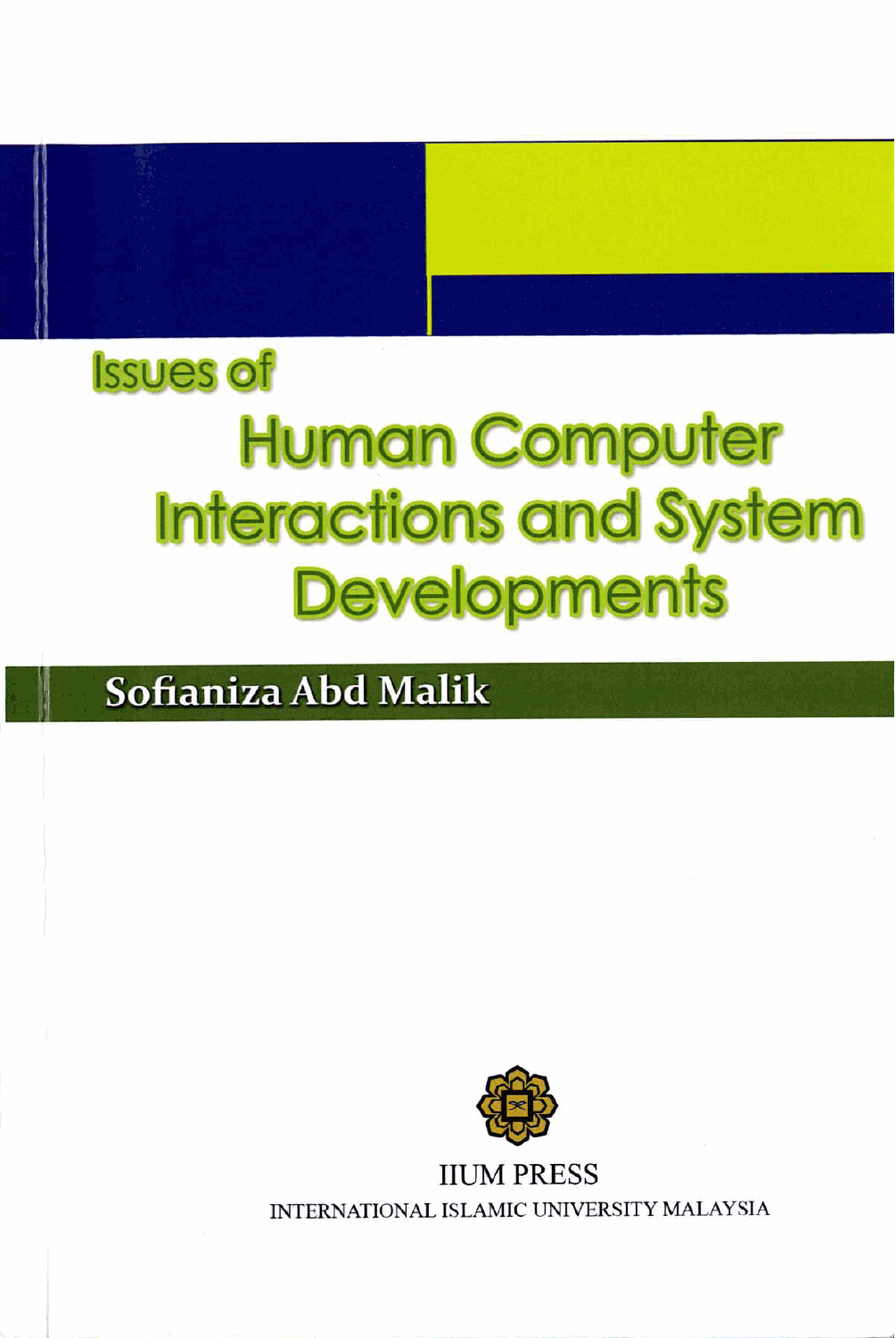## **ISSUES OF HUMAN COMPUTER INTERACTIONS AND SYSTEM DEVELOPMENTS**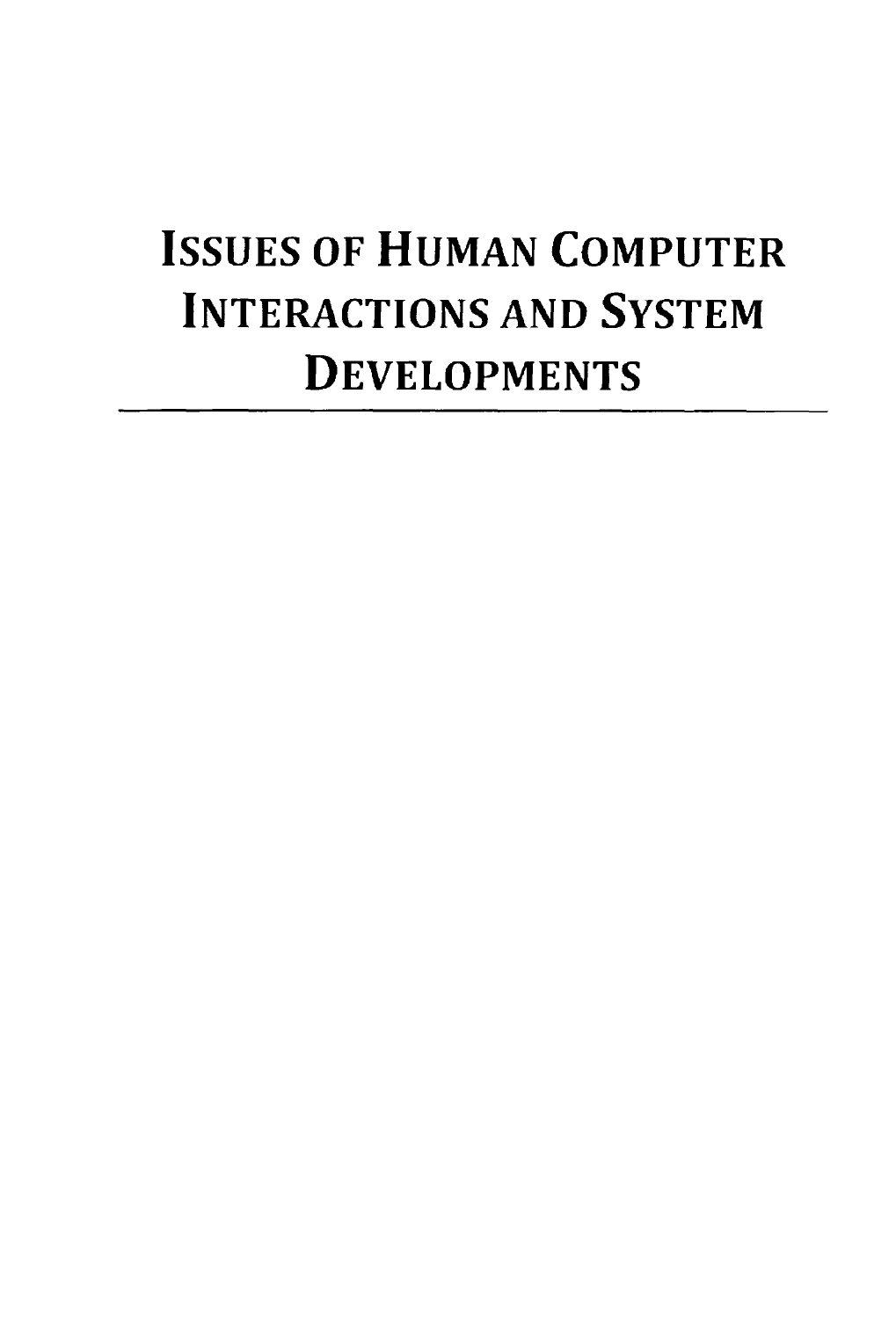## **ISSUES OF HUMAN COMPUTER INTERACTIONS AND SYSTEM DEVELOPMENTS**

**Editors** 

Sofianiza Abd **Malik** 



**IIUM Press**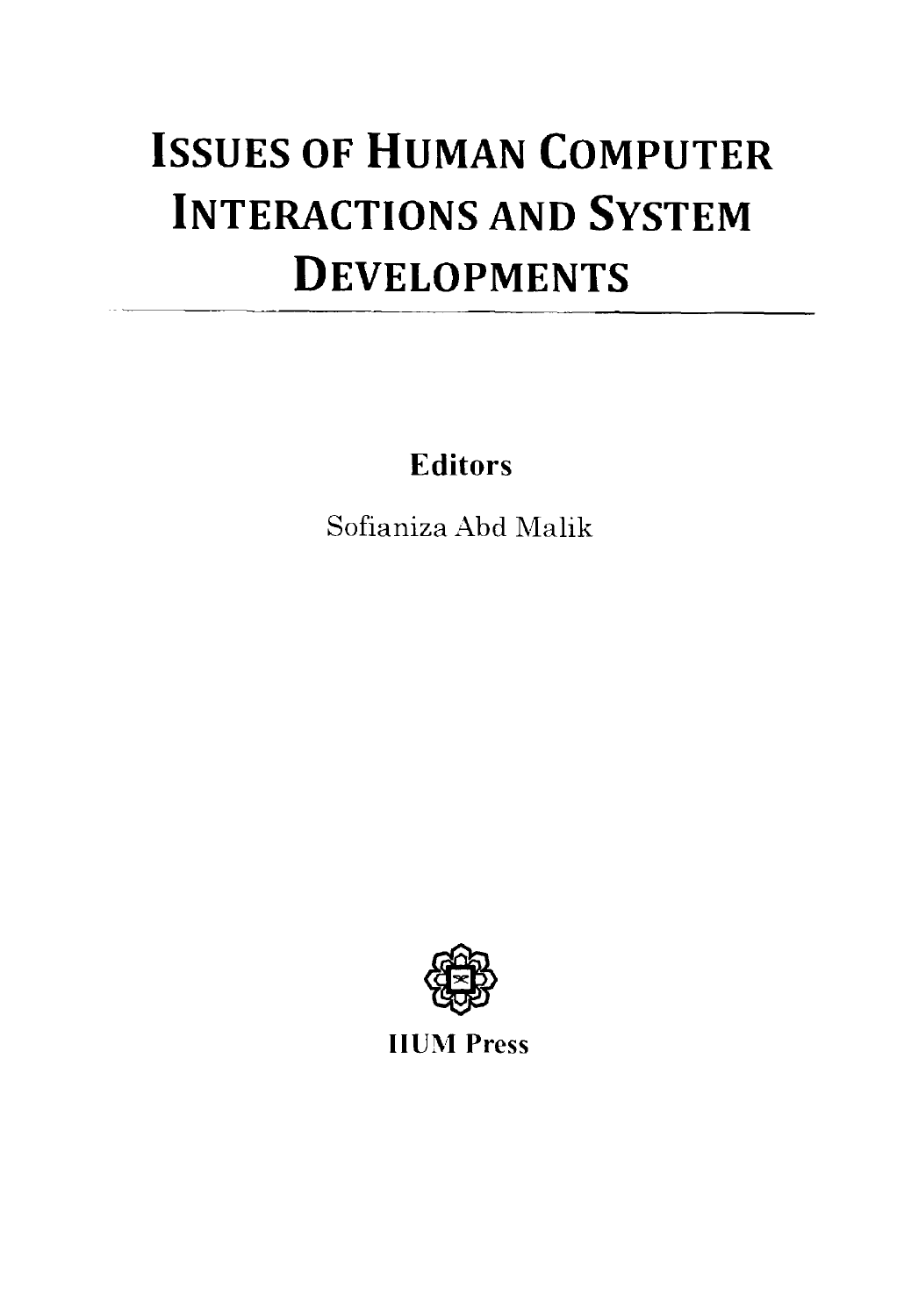#### Published by: IIUM Press International Islamic University Malaysia

#### First Edition. 201 1 {'IIUM Press, IIUM

All rights reserved. No part of this publication may be reproduced. stored in a retrieval system, or transmitted, in any form or by any means, electronic, mechanical, photocopying, recording, or otherwise, without any prior written permission of the publisher.

Perpustakaan Negara Malaysia Cataloguing-in-Publication Data

Bibliography p. Includes Index ISBN

#### ISBN: 978-967-3 18-082-9

Member of Majlis Penerbitan Ilmiah Malaysia - **MAPlM**  (Malaysian Scholarly Publishing Council)

Printed by : **IIURI PRIKTINC** SDS. BHD. No. 1, Jalan Industri Batu Caves 1/3 Taman Perindustrian Batu Caves Batu Caves Centre Point 68 100 Batu Caves Sclangor Darul Ehsan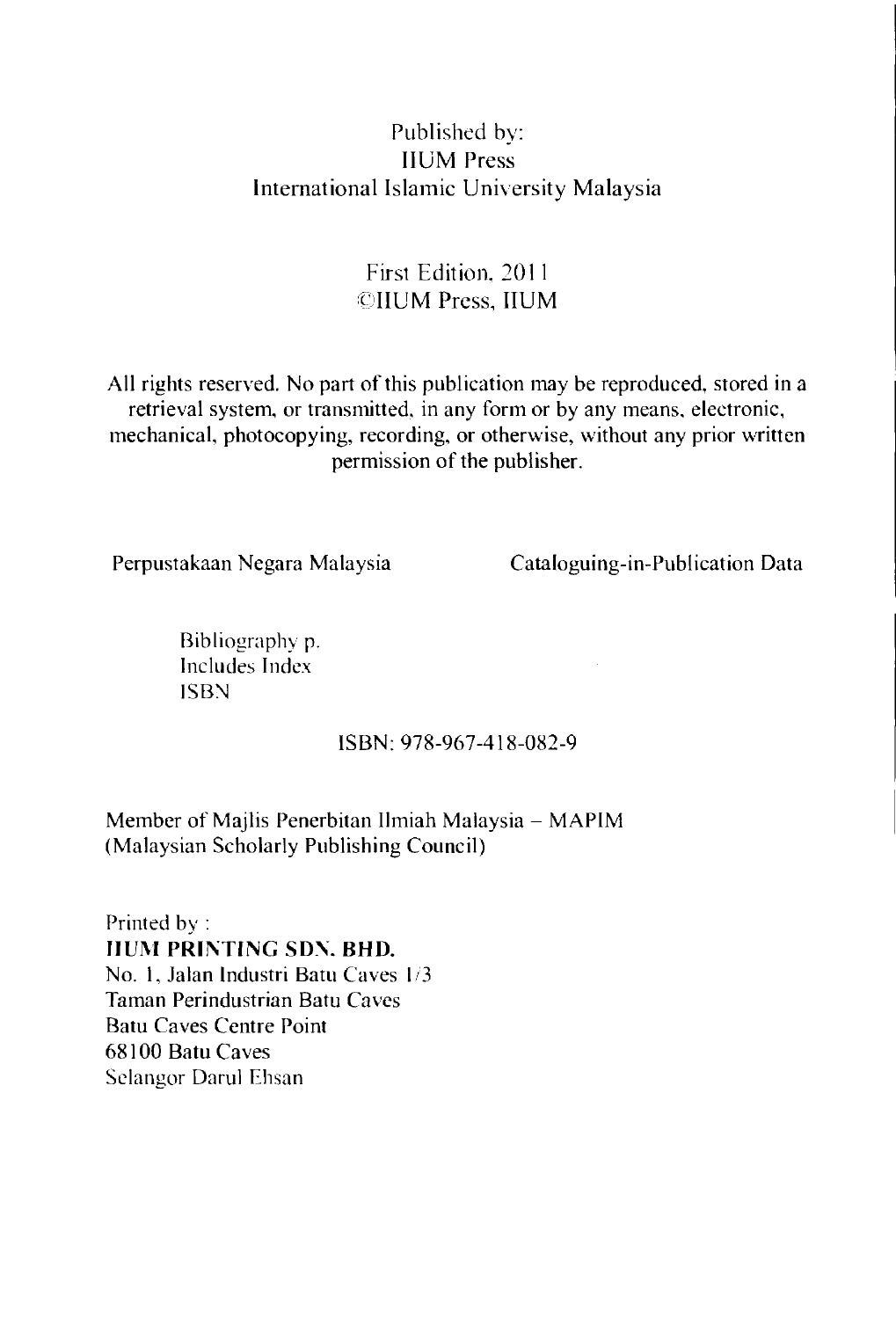### **CONTENTS**

| 1. User Experience On Educational Websites' Search Engine                   |
|-----------------------------------------------------------------------------|
| Murni Mahmud, Idvawati Hussein, Sofianiza Abd Malik1                        |
| 2. Cultural Differences In Use Of Mobile Phones By Older People             |
|                                                                             |
| 3. Older World: Developed Versus Developing Countries                       |
|                                                                             |
| 4. What Is Age?                                                             |
|                                                                             |
| 5. Different Role Of Personas                                               |
|                                                                             |
| 6. Tagging Web Images For Blind Users                                       |
|                                                                             |
| 7. Human-Computer Interaction Within The Malaysian University<br>Curriculum |
| Murni Mahmud, Idyawati Hussein, Abu Osman Md. Tap       51                  |
|                                                                             |